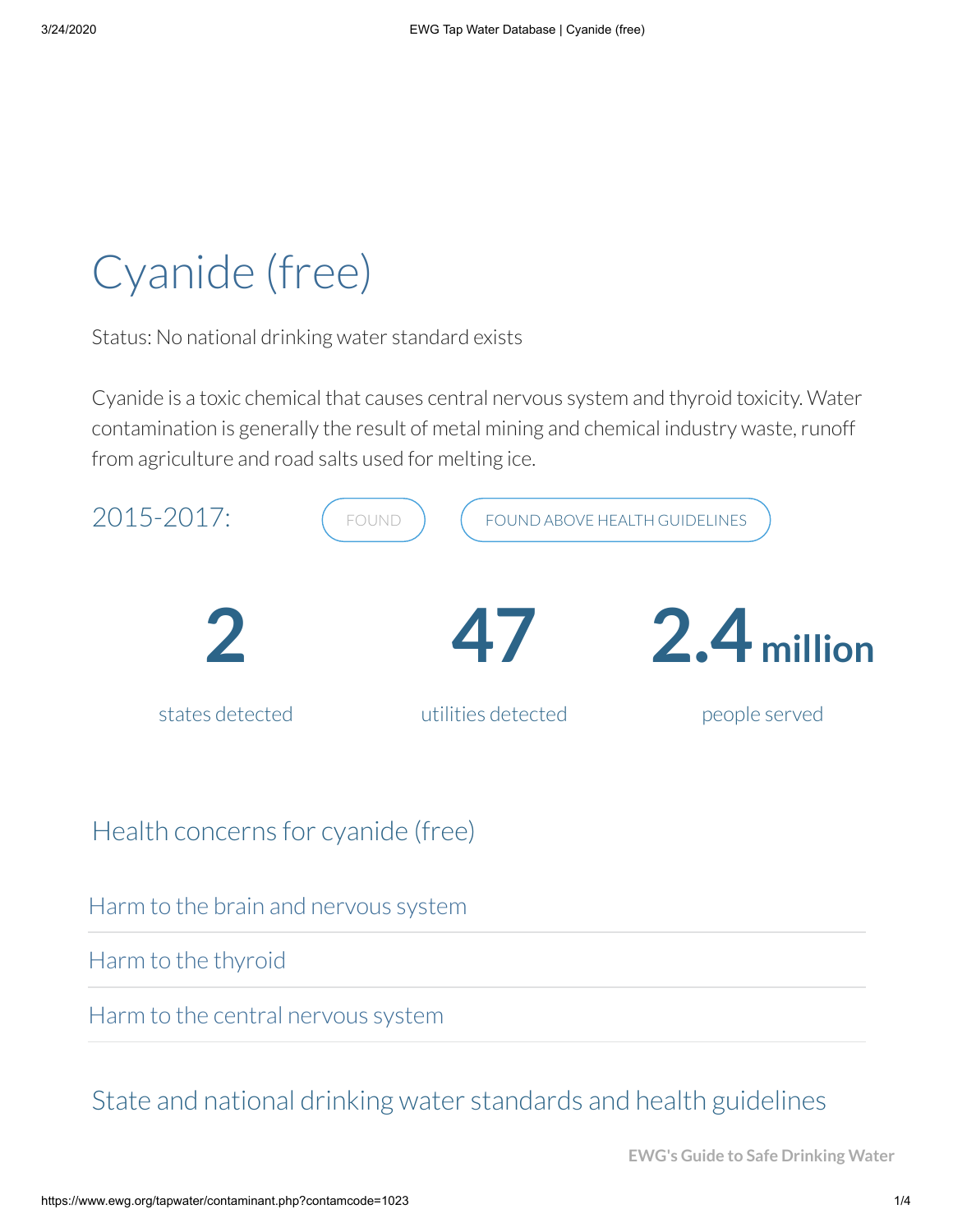#### EWG Health Guideline 150 ppb

The EWG Health Guideline of 150 ppb for cyanide (free) was defined by the California Office of Environmental Health Hazard Assessment as a public health goal, the level of a drinking water contaminant that does not pose a significant health risk. This health guideline protects against harm to the brain and nervous system.

ppb = parts per billion

# States reporting cyanide (free) in drinking water

| State                | Utilities | People Served |  |  |
|----------------------|-----------|---------------|--|--|
| Pennsylvania         | 46        | 2,302,834     |  |  |
| <b>Massachusetts</b> |           | 51,836        |  |  |

#### UTILITIES WITH CONTAMINATION

## Filtering technologies that reduce cyanide (free)



Reverse **Osmosis**  Ion Exchange

## Utilities with the highest amounts of cyanide (free), 2015-2017

**EWG's Guide to Safe Drinking Water**